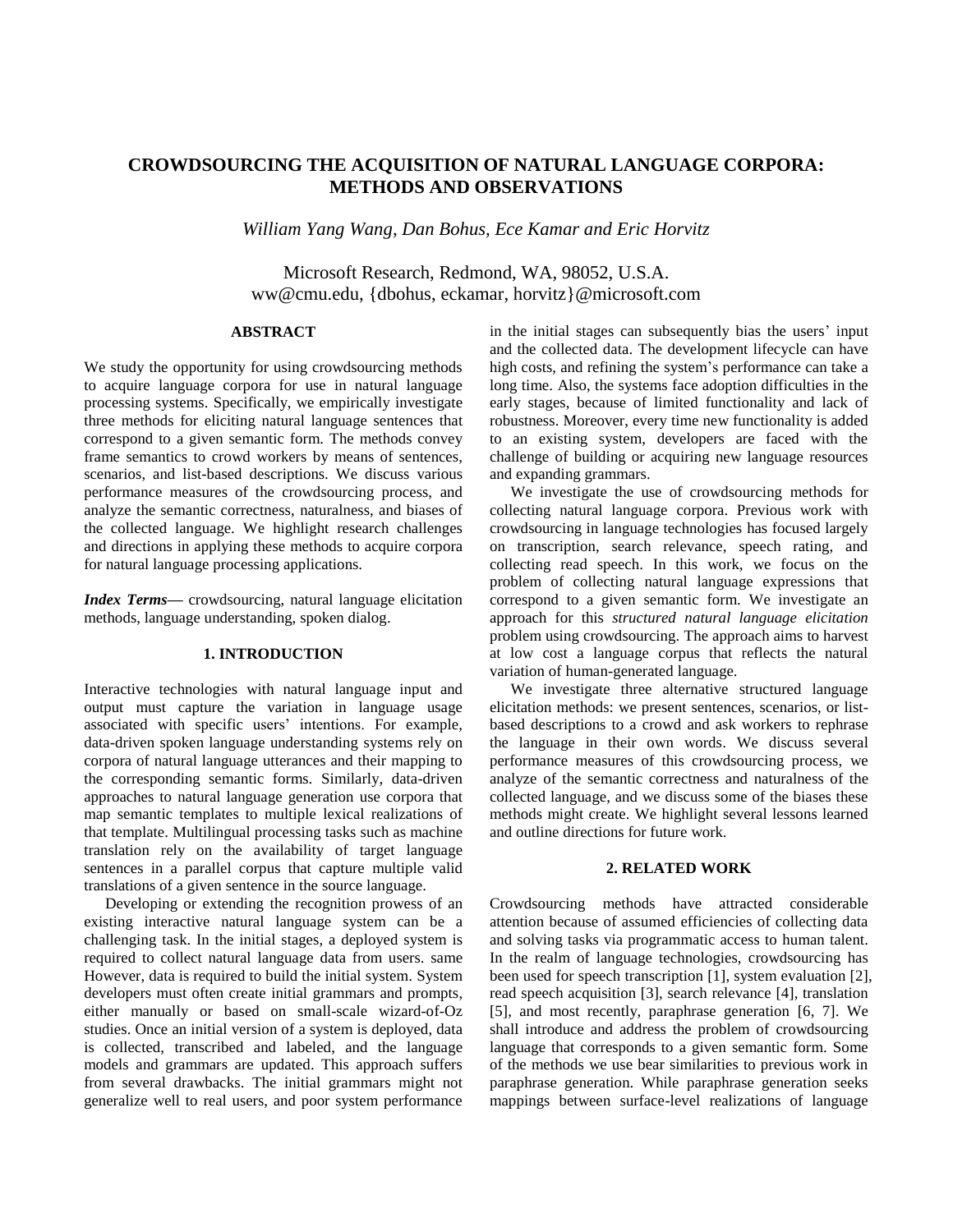without knowledge of the underlying semantics, we focus on capturing the mapping from semantic to lexical forms. To the best of our knowledge, this is the first report on the use of crowdsourcing to address this problem.

Our language acquisition task aligns with challenges in the domain of spoken dialog systems. While authoring spoken dialog systems is a labor-intensive process that requires specific domain knowledge [8], many spoken dialog systems (e.g., [9, 10, 11]), still rely on developers to author predefined grammars and plausible language rules. An alternative is to use transcriptions of human to human conversations [12] or data collected in wizard-of-Oz studies [13], but it is generally difficult and expensive to collect data in these ways. Crowdsourcing of grammars holds promise for alleviating the "cold-start" problem seen at the outset of the fielding of a system by enabling access to natural language data, and helping developers to extend functionality incrementally. Furthermore, the methods we describe may also be useful for other tasks, such as generating templates for the natural language generation module of spoken dialog systems.

# **3. ELICITATION METHODS**

We now present several methods for eliciting natural language data for given semantic forms via crowdsourcing. Consider a request for finding a Chinese restaurant for dinner in Seattle. Semantically, this request might be captured by a frame with slots and values, such as FindRestaurant(City=Seattle; Cuisine=Chinese). Lexically it may be expressed in a variety of ways, for instance: *Could you please find a Chinese restaurant in Seattle?* or *I'm looking for a Chinese restaurant in Seattle.*, etc. Our goal is to convey the information captured by the semantic frame to the crowd worker in a manner that prompts them to produce corresponding natural language. By repeating this task with multiple workers, we seek to harvest the natural language usage that corresponds to the given semantic form.

We propose and investigate three different methods for conveying the frame semantics to the crowd worker:

- In the *sentence-based method* we present a corresponding natural language sentence, e.g. "*Find a Seattle restaurant that serves Chinese food.*"
- In the *scenario-based method* we adopt a story-telling scheme that presents multiple sentences that form a scenario with a specific goal, e.g. "*The goal is to find a restaurant. The city is Seattle. You want to have Chinese food.*"
- For the *list-based method,* we present a specific goal, and a set of items corresponding to the slots and values in the form of a list. For instance:
	- Goal: Find restaurant City: Seattle
	- Cuisine type: Chinese

In each case, we ask the worker to construct a single sentence, in their own words, that captures all the given information.

In the next section, we study different characteristics of these elicitation methods with experiments performed on a crowdsourcing platform. First, we study empirically whether crowd workers can perform this type of task efficiently and correctly; the elicitation methods are successful only in as much as the language collected corresponds to the given semantic form, *i.e.,* no information is omitted or added. Second, the elicitation methods rely on specific templates authored by system developers (sentence, scenario, or list) for every semantic frame. Since the aim is to elicit the natural language variation that corresponds to a given semantic form, we seek to understand how much the templates affect the language data produced by the crowd. Do the methods create systematic biases, and are there significant differences among methods regarding the biases they create?

#### **4. EXPERIMENTS**

#### **4.1. Setup**

The experiments discussed below were designed to investigate whether we can elicit natural language for a set of semantic frames, based on the methods described above. Specifically, we create an ontology consisting of nine semantic frames that cover different information seeking domains (shown in Figure 1). The choice of frames is informed by previous work in the dialog community and by existing corpora, so that lessons learned from these experiments generalize to typical dialog domains.

The proposed elicitation methods take as input instantiated semantic frames. We illustrate the process we use for instantiating semantic frames with an example in Figure 1. For each of the nine frame types in the ontology, we create instances of that type that have none, one, or more slots instantiated. For example, the frame-type ReserveRoom can take up to three slots in our ontology (NumPeople, Duration,  $Day - see Figure 1$ . We create instances for this frame with all possible subsets of these slots instantiated. In addition, since the order of slots could bias the crowd workers, for each instantiated frame we consider all possible slot orderings. The resulting frames are displayed in the middle column of Figure 1.

The proposed elicitation methods present an instantiated frame to workers by means of a corresponding sentence, scenario, or list template. For experiments reported in this paper, these templates were authored by three co-authors of the paper. For the sentence case, a separate template was generated for each frame and slot order. For the list and scenario cases, we only generate the sub-templates for each slot, and we concatenate these sub-templates according to the slot order. The templates are then instantiated by randomly sampling slot values from a predefined list of possible values for each slot. The authoring effort involved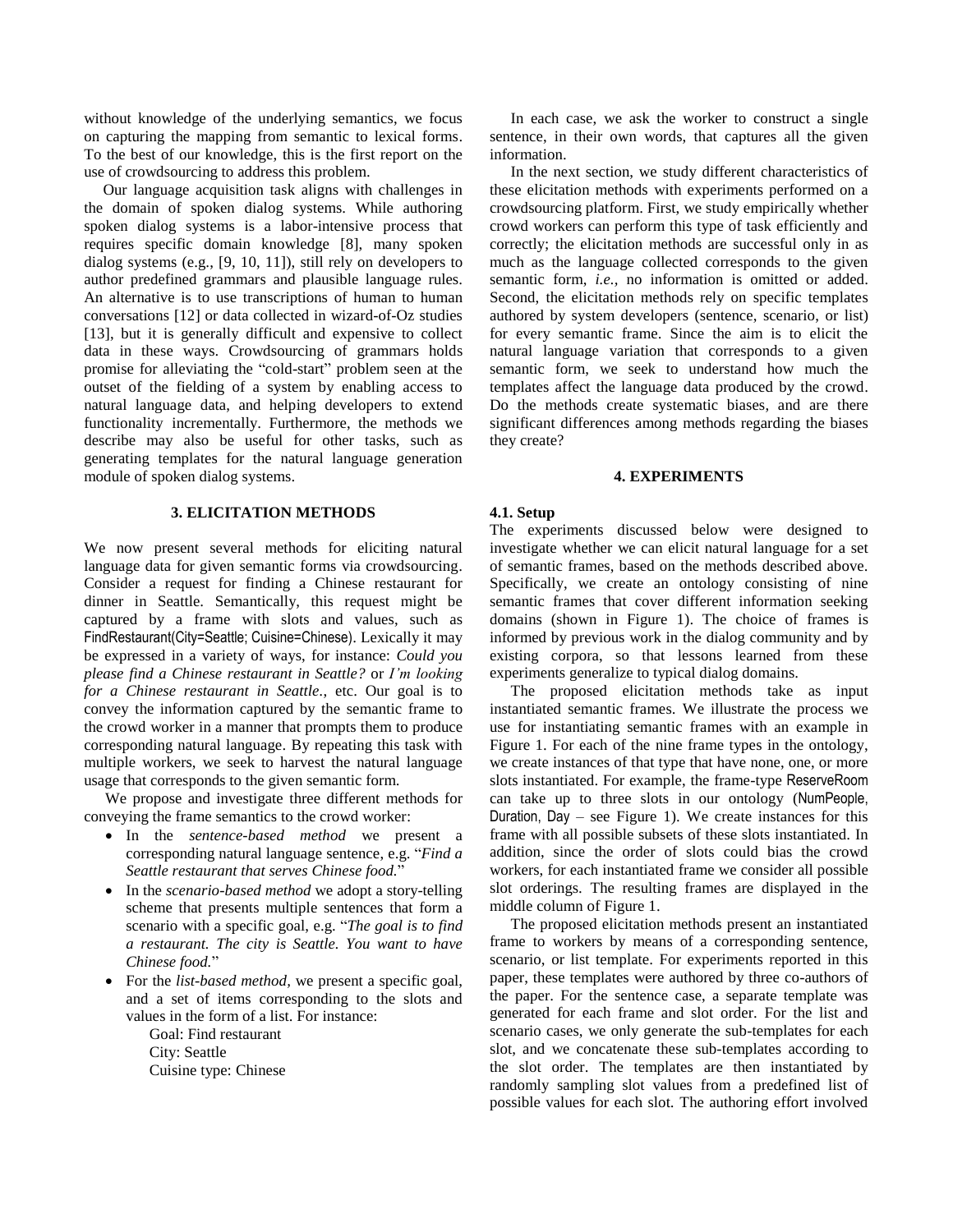

**Figure 1.** Methodology for generating instantiated frames.

is thus larger for the sentence-based method than for the scenario and list methods.

As we seek to acquire natural language for use in an interactive system, we explicitly asked crowd workers to "imagine talking to an automated assistant in a natural manner." For example, the guideline for the list method states: *We'd like to find out how you would naturally request assistance from the assistant. We'll provide you with a list and specify a goal that the assistant can help you with and we'd like you to type the words that you'd say to make the request.* The instructions and user interface design were minimally modified to accommodate the differences between methods.

We used Microsoft's Universal Human Relevance System (UHRS) crowdsourcing platform. Similar to other crowdsourcing platforms, such as Amazon Mechanical Turk, UHRS is a marketplace that connects a large worker pool from different countries with human intelligence tasks. UHRS workers are hired, qualified, and managed by thirdparty vendors. For the American English market, UHRS provides access to thousands of unique workers. Previous experiments on this system have shown that it can gather high-quality responses from workers with low task latency.

# **4.2. Crowdsourcing Experiments**

In an initial experiment, we created 10 tasks for each instantiated frame, template and method by sampling values for slots. We required that each task be performed by a single judge. Due to the constraints of the UHRS system, we were unable to set the maximum number of tasks to be performed by each judge. As a result, in many cases, many of the 10 tasks for each instantiated frame were performed by the same judge, which led to many repeated sentences for the same semantic form. Furthermore, while we posted the three methods nearly simultaneously, they were addressed largely in the order of appearance on the market. Thus, the tasks for each method ended up being performed at different times of the day and night. As a consequence, the workload

distribution was different across the methods: there were few judges in the sentence method and many more in the scenario and list methods, which made the comparison of methods challenging. To address these issues, we modified the experimental design as follows: we created a single task for each instantiated frame, and asked that 10 unique judges perform each of these tasks. Furthermore, we divided the workload into 6 batches: each batch was posted in the morning on a weekday and had a different ordering of the methods. Each batch corresponded to one of the 6 possible orderings of methods. The analysis presented in the following section is based on this latter experimental design.

## **5. ANALYSIS**

We begin by reporting crowdsourcing process statistics. In Subsection 5.2, we discuss whether the language collected from the crowd matches the given frame semantics. Then, in Subsection 5.3 we investigate whether and to what extent these methods elicit the natural structure of language.

#### **5.1. Crowdsourcing process statistics**

9360 tasks were completed by 68 judges: 53 on the sentence method, 51 on the scenario method, and 51 on the list method. As typical for crowdsourcing tasks, the amount of work performed by different judges was unequal. For instance, the top 20% most active judges performed 55% of the tasks in the sentence method, 58% in the tasks in the scenario method, and 55% in the list method. Overall, the distribution of the number of tasks performed by the judges was similar across the three methods.

Each of the six batches posted were completed in about five hours. The average duration per task was 26.9 seconds for the sentence method, 28.5 seconds for scenario method and 25.7 seconds for the list method. The duration for the list method is statistically significantly different than that of sentence and scenario, with  $p < 10^{-4}$  in a Mann-Whitney test. Across all methods, the average duration per task increases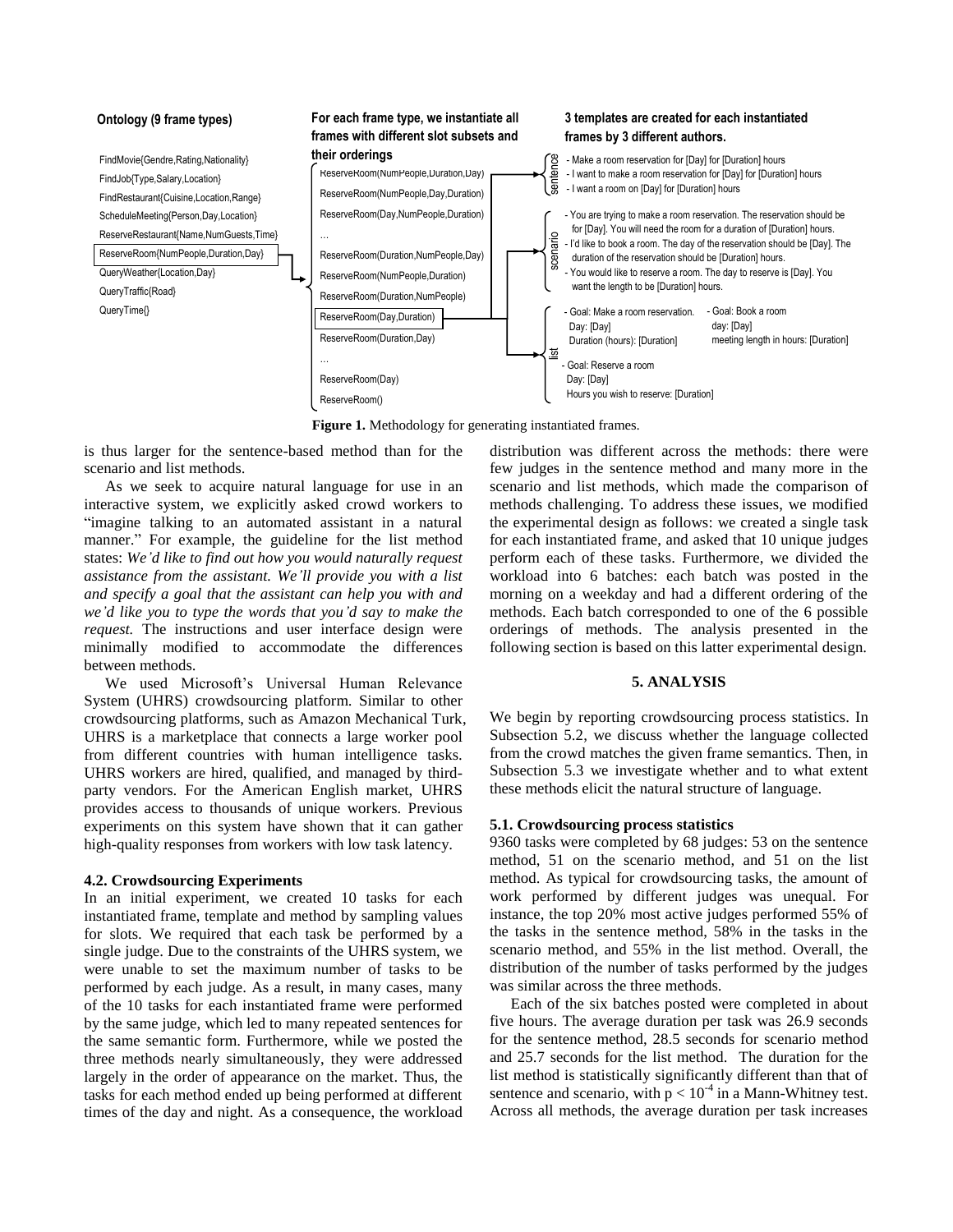from 19.5 seconds for frames with 0 slots, to 21.1 seconds for one slot, 26.9 seconds for two slots, and 32.6 seconds for three slots. These differences are statistically significant with  $p < 10^{-4}$  in a Mann-Whitney test.

#### **5.2. Semantic error rate**

We now examine the *semantic correctness* of the collected sentences. We used a semi-automatic labeling process to assess the semantics for the collected data and compared them to the given semantics.

We first performed spell checking by using Microsoft Word. Next, we manually inspected the resulting vocabulary to identify additional errors that were not found in the first pass. Overall about 8% of the collected utterances contained at least one spelling error. Finally, a text normalization step was performed, *e.g.* lowercasing, eliminating punctuation, converting numbers, time to a common format, etc.

We used an automated process to construct semantic labels for the normalized response utterances: for each utterance, we assumed that the frame was correct and we scanned for the slot values presented in the task. If all values were found, the result utterance was labeled as *correct* (94.5% of utterances), otherwise it was labeled as *error* (5.5% of utterances). We note that this labeling process is imperfect. For instance, it may mistakenly label some collected utterances as *error* due to the use of synonyms for slot values. To more accurately estimate the semantic error rate, we manually inspected all utterances that were labeled as *error*, as well as a random sample of equal size (5.5% of total) of the utterances labeled as *correct*.

This analysis revealed that 154 of the 513 utterances which had been automatically labeled *error* were in fact semantically correct; the labeling process failed on these utterances due to use of synonyms for slot values (*e.g.* expensive  $\rightarrow$  high-end) and remaining spelling and normalization issues. The remaining 359 utterances (3.8% of the total) contained errors. 243 of these (2.6% of total) can clearly be assigned to worker mistakes, such as the use of incorrect slot values (149), missing or added slots (77), or garbage utterances (18). An analysis of these worker errors across methods shows that 107, 77, and 59 of these errors occurred in the sentence, scenario, and list methods respectively. 116 other errors (1.2% of total) could be traced to ambiguities introduced by the experimental design: workers doing separate tasks were not aware of the set of possible values in the ontology for the Price slot, and sometimes replaced values like "*very expensive"* with "*expensive"* (considered distinct values in our ontology).

The analysis of the 516 randomly sampled utterances that were tagged *correct* by the semantic labeler reveal that only a very small proportion (2.3%) contained semantic errors. We estimate therefore the semantic error rate in the entire corpus is 6%.

# **5.3. Slot order analysis**

Next, we investigate the *structure* of the language collected from the crowd, focusing our attention on the order of slots in the collected utterances. We explore whether the methods elicit language that follows a natural distribution over possible slot orderings*.* Consider for instance the FindRestaurant(Location, Price, Cuisine) semantic frame. In our experiment, we created templates for each of the 6 possible slot orderings over these three slots (numbered 1 through 6, shown in Figure 2.D) and presented an equal number of templates based on each of these orderings to the crowd. If the elicitation method created a strong bias and the workers followed the same slot order as presented in the template, we would expect the distribution over the slot orders in the collected language to be uniform. However, in natural language, the distribution over the order of slots is nonuniform, as certain orderings are more likely than others.

Figure 2.D (top row) shows the distribution over slot orderings in the language collected for the FindRestaurant frame. The figure shows that the collected language strongly converges on a preferred ordering: FindRestaurant(Price, Cuisine, Location). The bottom row in Figure 2.D decomposes this distribution further by conditioning on the *slot ordering of the template*. As these figures show, regardless of the slot ordering in the template, the crowd is converging to the single preferred order. This is not surprising: *Find me an expensive Italian restaurant in Bellevue* is a more likely and natural request than *Find me a restaurant in Bellevue that is expensive and serves Italian food.* 

Figure 2 also shows these distributions for the five other frames that take three slots in our ontology. We notice that for three of the frames, *i.e.* FindJob, FindMovie and Find-Restaurant, there is high convergence to preferred slot orderings. For the other three frames, ScheduleMeeting, ReserveRoom and ReserveRestaurant, while there is still convergence (the resulting distributions exhibit similarities for different source orderings), there is no single preferred ordering. It is important to note that this result is in line with the linguistic structure of the frames. For the Find frames the slot values operate as adjectives, and the result is consistent with the existence of a canonical order of adjectives in English. For the other three frames, the slot values often appear in the sentence as post-modifying phrases (such as prepositional phrases), and the order of attachment is not constrained. We observed similar results for frames that contain two slots: strong convergence to preferred orderings for frames like FindRestaurant(Price, Cuisine), FindMovie(Nationality, Gendre), FindJob(Location, Type), but no strong convergence for ReserveRestaurant(Hour, Name), Reserve-Room(Day, Duration), etc. These results suggest that the proposed methods do not significantly bias the crowd in terms of slot ordering. Where a natural ordering exists, it is being captured by the crowd responses.

While the analysis above aggregates the data across all elicitation methods, we also investigated whether any of the three methods is more or less sensitive than the others to the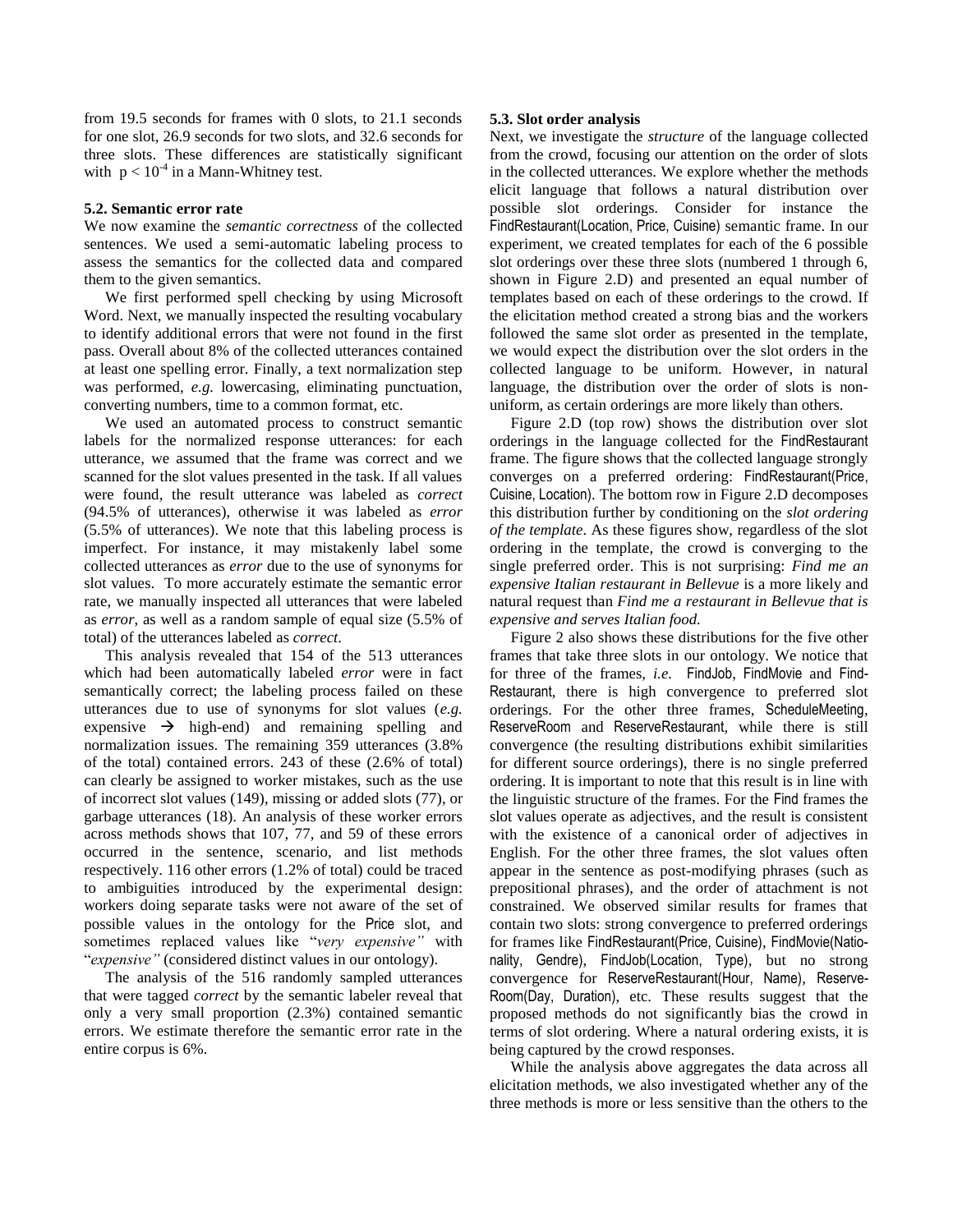

**Figure 2.** Slot ordering analysis. **Top row:** Each plot shows the probability of different slot orderings in the collected data for a given frame. **Bottom row:** Plots show the probability of different slots orderings in the collected data for a given frame, conditioned on the slot order in the seed template.

ordering of slots in the prompt. To quantify how sensitive the collected language is to the prompt ordering, we computed an *ordering sensitivity score* for a frame (in a given method) as follows: for each pair of templates with different slot orderings we computed the distance between the resulting slot ordering distributions in the corresponding collected data using Hellinger distance. The ordering sensitivity score is the average of these distances across all pairs. We compared the ordering sensitivity scores across methods in a paired (by frame) sign test. For the 19 instantiated frames with two slots, a statistically significant difference was detected between the list and scenario methods, with the scenario method being less sensitive  $(p<0.01)$ . For the six instantiated frames with three slots, no significant differences were detected. Further experiments are needed to better understand the sensitivity of the methods and how it is affected by the number of slots.

# **6. DISCUSSION**

The analysis in Section 5 suggests that the crowd can perform the task efficiently and with high accuracy, and that the methods are capable of eliciting some of the natural patterns in language.

 An important question with text-based elicitation is whether the lexical content of the prompts presented to the crowd significantly influences the language collected. In the absence of a language gold standard, it is difficult to compare the biases various elicitation methods might create. In an effort to understand this phenomenon, we investigate the sensitivity of the elicited language to the prompt. For each pair of prompts for a given frame, we calculate the distance between the prompts (prompt-distance) and the distance between the corresponding elicited language (language-distance). We then explore the correlation between prompt distance and language distance for different elicitation methods as a measure of lexical sensitivity. Intuitively, if a method has low sensitivity to the prompts, the language collected would be similar regardless of how different the prompts are (the prompts follow the same semantics). The Spearman rank correlation coefficient was lowest for the list method  $\rho = 0.08$ , followed by the scenario method  $\rho = 0.23$ , followed by the sentence method  $\rho = 0.43$ . These results seem to indicate that the list method is the least sensitive. We believe that more study is needed to confirm results about the relative lexical sensitivity of the methods. One issue is that the prompts for the list and scenario methods are not independently generated (we generate a prompt for each slot and compose the list and scenario), whereas individual prompts are generated for each slot order in the sentence method. Also, this analysis aggregates across frames with different number of slots, and hence does not consider the possible effects of number of slots on lexical sensitivity.

Other approaches for structured language elicitation can also be envisioned. One example is priming with images. While images would eliminate biases due to lexical variation, an image-based approach could pose design and authoring challenges, and ambiguities might arise with attempts to convey semantic content with imagery.

To date, crowdsourcing methods have focused largely on building consensus and accuracy (*e.g.* transcription). In